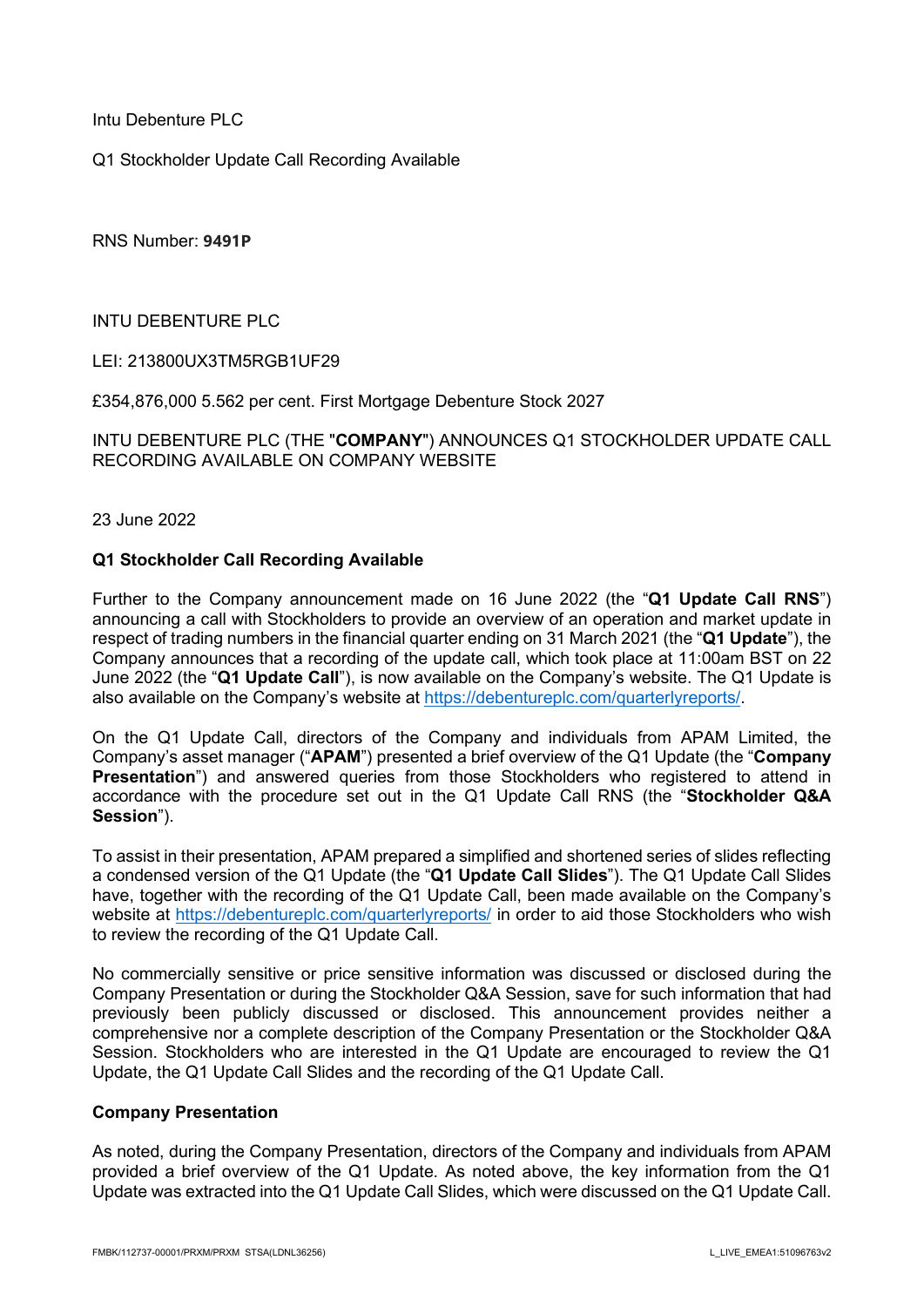The information reflects an overview of what was previously publicly disclosed and is available on the Company's website.

Although the Q1 Update noted that the Company anticipated launching the Notice of Meeting at which Stockholders would be asked to consider and, if thought fit, approve an Extraordinary Resolution regarding the proposed amendment and restructuring transaction (the "**Proposed Restructuring**") in the month of June 2022, the Company provided a further update during the Company Presentation that further time was required for all parties to finalise the necessary documentation and establish the new holding structure contemplated by the Proposed Restructuring. The Company confirmed that it instead expects to be in a position to issue this Notice of Meeting during the month of July 2022, subject to all interested parties providing their final sign-off on relevant documentation. The Company can confirm that significant progress has been made in recent weeks and that it is not aware of any material issues that would further delay or impede the release of the Notice of Meeting.

## **Stockholder Q&A Session**

Stockholders who attended the Stockholder Q&A Session queried reference in the Q1 Update to footfall in Q1 2022 at the Potteries Centre remaining at 62% less than the pre-pandemic levels in Q1 2019. APAM confirmed that this was an error in the Q1 Update and footfall in Q1 2022 at the Potteries Centre was, in reality, 38% down from pre-pandemic footfall levels in Q1-19, which is in line with similar declines in footfall at a national level.

The Company will continue to keep Stockholders notified of any relevant developments in accordance with applicable law and regulation.

Capitalised terms used in this Notice and not otherwise defined shall have the meanings given to them in the Supplemental Trust Deed dated 30 July 2020 and the trust deed dated 5 October 2006 (as amended and supplemented from time to time and together with the Supplemental Trust Deed, the "**Trust Deed**") constituting the Stock and made between the Company, the Charging Subsidiaries (as defined in the Trust Deed), and The Law Debenture Trust Corporation p.l.c. (the "**Trustee**"), unless the context otherwise requires.

**Please note that the Trustee has not been involved in the preparation or formulation of the Q1 Update, this announcement or any announcement in respect of the Q1 Update, the Q1 Update Call or the Q1 Update Call Slides and did not participate in the Q1 Update Call and expresses no views or opinions on the Q1 Update, the Q1 Update Call Slides, the Q1 Update Call or this announcement. Stockholders are advised to take their own legal, financial and/or tax advice in relation to the Q1 Update, the Q1 Update Call Slides and the Q1 Update Call.** 

Stockholders should contact the following for further information:

#### **Company**

Simmons & Simmons LLP **Citypoint** 1 Ropemaker Street London EC2Y 9SS United Kingdom

Email: intu@simmons-simmons.com

Attention: James Taylor